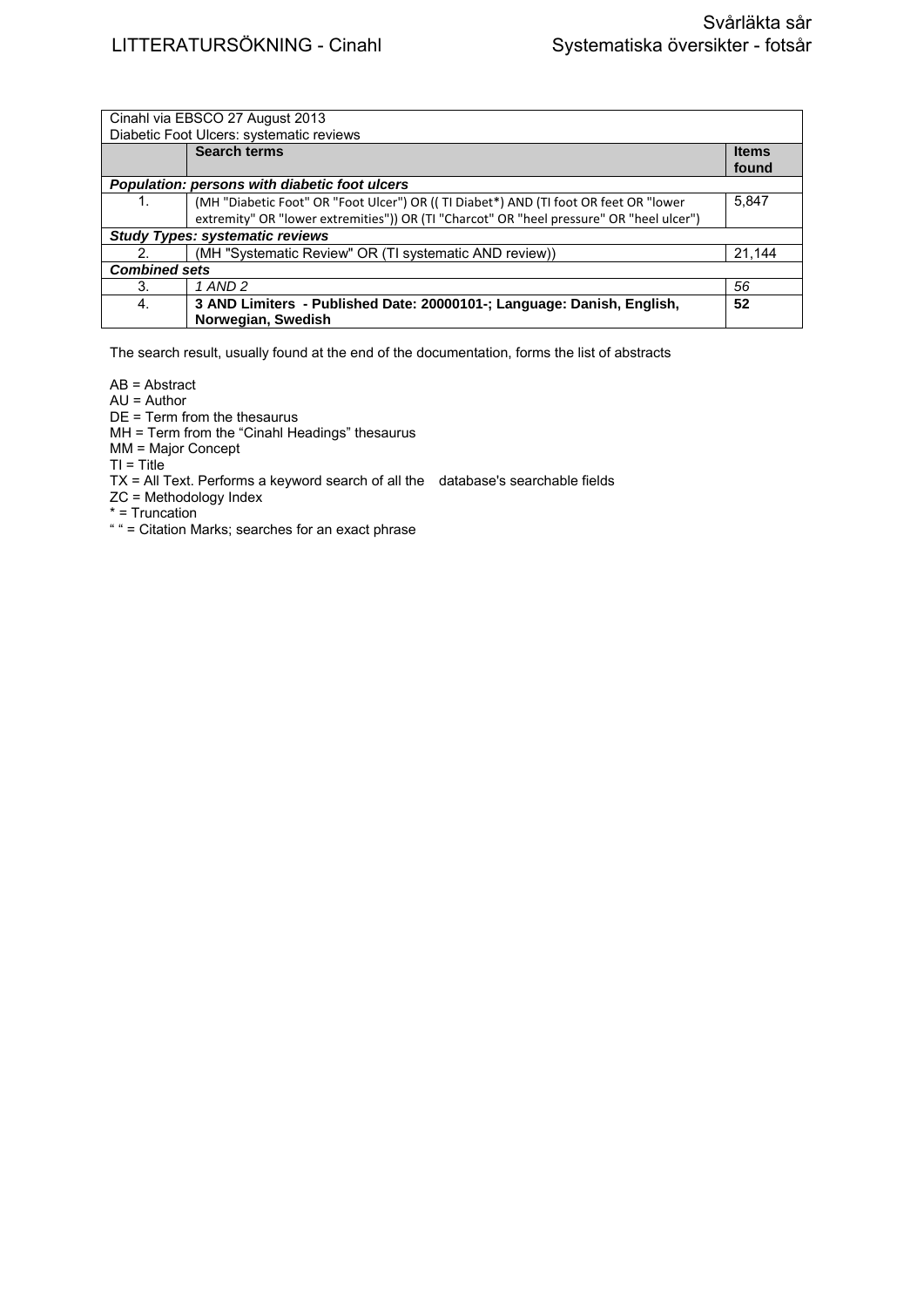| Cochrane via Wiley 22 August 2013<br>Leg Ulcers: systematic reviews |                                                                                 |              |  |  |
|---------------------------------------------------------------------|---------------------------------------------------------------------------------|--------------|--|--|
|                                                                     | <b>Search terms</b>                                                             | <b>Items</b> |  |  |
|                                                                     |                                                                                 | found        |  |  |
| Population: persons with leg ulcers                                 |                                                                                 |              |  |  |
| 1.                                                                  | Leg Ulcer[MeSH:NoExp] OR "Varicose Ulcer"[Mesh] OR "Pyoderma Gangrenosum"[Mesh] | CDSR/33      |  |  |
|                                                                     | OR "leg ulcer":ti,ab,kw                                                         | DARE/24      |  |  |
|                                                                     | Limits: from 2000                                                               | HTA/29       |  |  |

The search result, usually found at the end of the documentation, forms the list of abstracts

[AU] = Author

[MAJR] = MeSH Major Topic

[MeSH] = Term from the Medline controlled vocabulary, including terms found below this term in the MeSH **hierarchy** 

[MeSH:NoExp] = Does not include terms found below this term in the MeSH hierarchy Systematic[SB] = Filter for retrieving systematic reviews

 $|T1| = T$ itle

[TIAB] = Title or abstract

[TW] = Text Word

\* = Truncation

" " = Citation Marks; searches for an exact phrase

CDSR = Cochrane Database of Systematic Review CENTRAL = Cochrane Central Register of Controlled Trials, "trials" CRM = Method Studies DARE = Database Abstracts of Reviews of Effects, "other reviews" EED = Economic Evaluations

HTA = Health Technology Assessments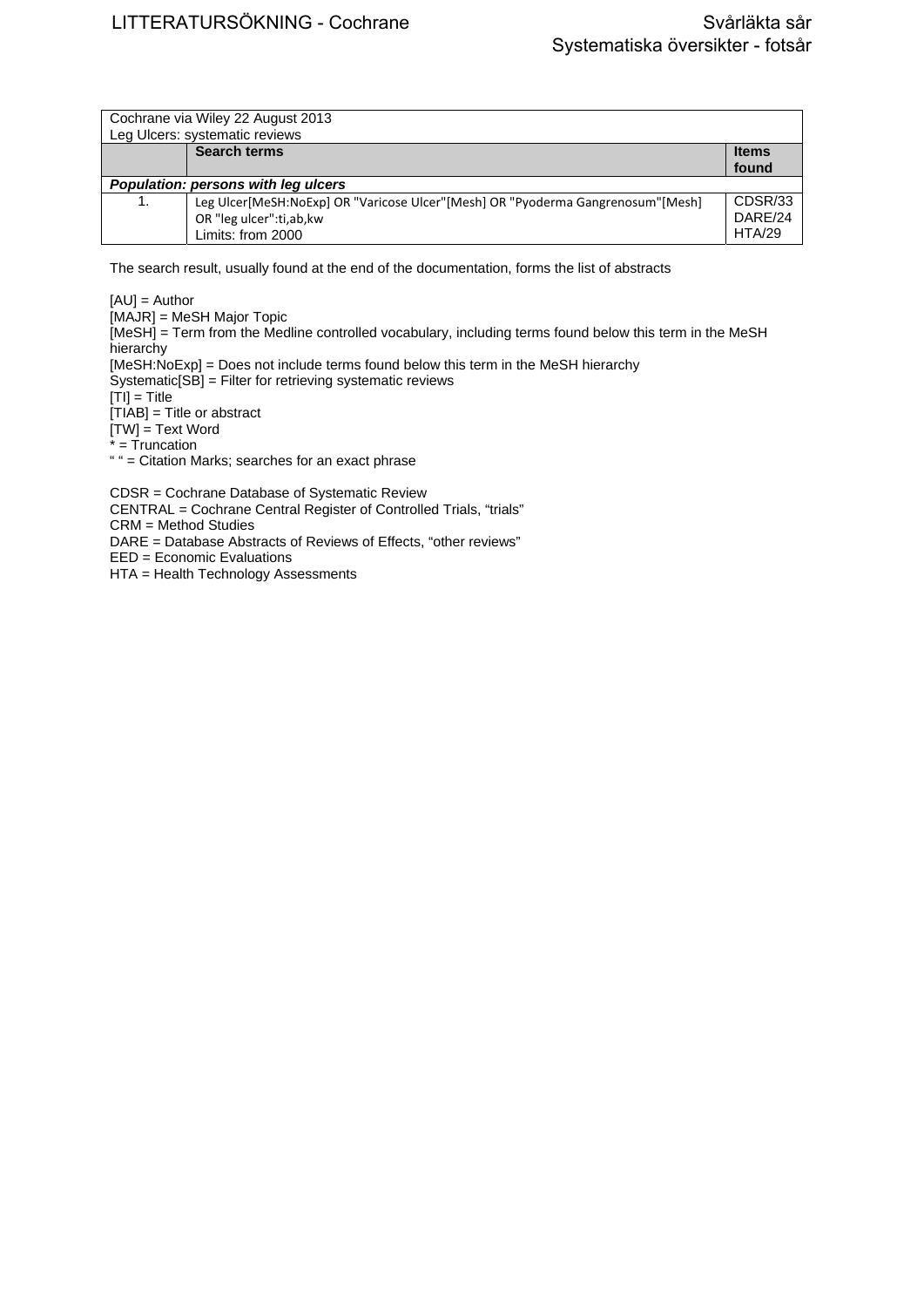| Embase via Embase.com 27 August 2013          |                                                                           |              |  |  |
|-----------------------------------------------|---------------------------------------------------------------------------|--------------|--|--|
| Diabetic Foot Ulcers: systematic reviews      |                                                                           |              |  |  |
|                                               | <b>Search terms</b>                                                       | <b>Items</b> |  |  |
|                                               |                                                                           | found        |  |  |
| Population: persons with diabetic foot ulcers |                                                                           |              |  |  |
|                                               | 'diabetic foot'/de OR 'foot ulcer'/de                                     | 7,773        |  |  |
| <b>Study Types: systematic reviews</b>        |                                                                           |              |  |  |
| 2.                                            | 'systematic review'/exp OR (systematic:ti AND review*:ti)                 | 70,781       |  |  |
| <b>Combined sets</b>                          |                                                                           |              |  |  |
| 3.                                            | 1 AND 2                                                                   | 138          |  |  |
| 4.                                            | 3 AND ([danish]/lim OR [english]/lim OR [norwegian]/lim OR [swedish]/lim) | 68           |  |  |
|                                               | AND [embase]/lim AND [2010-2014]/py                                       |              |  |  |

/de= Term from the EMTREE controlled vocabulary

/exp= Includes terms found below this term in the EMTREE hierarchy

/mj = Major Topic

:ab = Abstract

:au = Author

:ti = Article Title

:ti:ab = Title or abstract

\* = Truncation

" " = Citation Marks; searches for an exact phrase